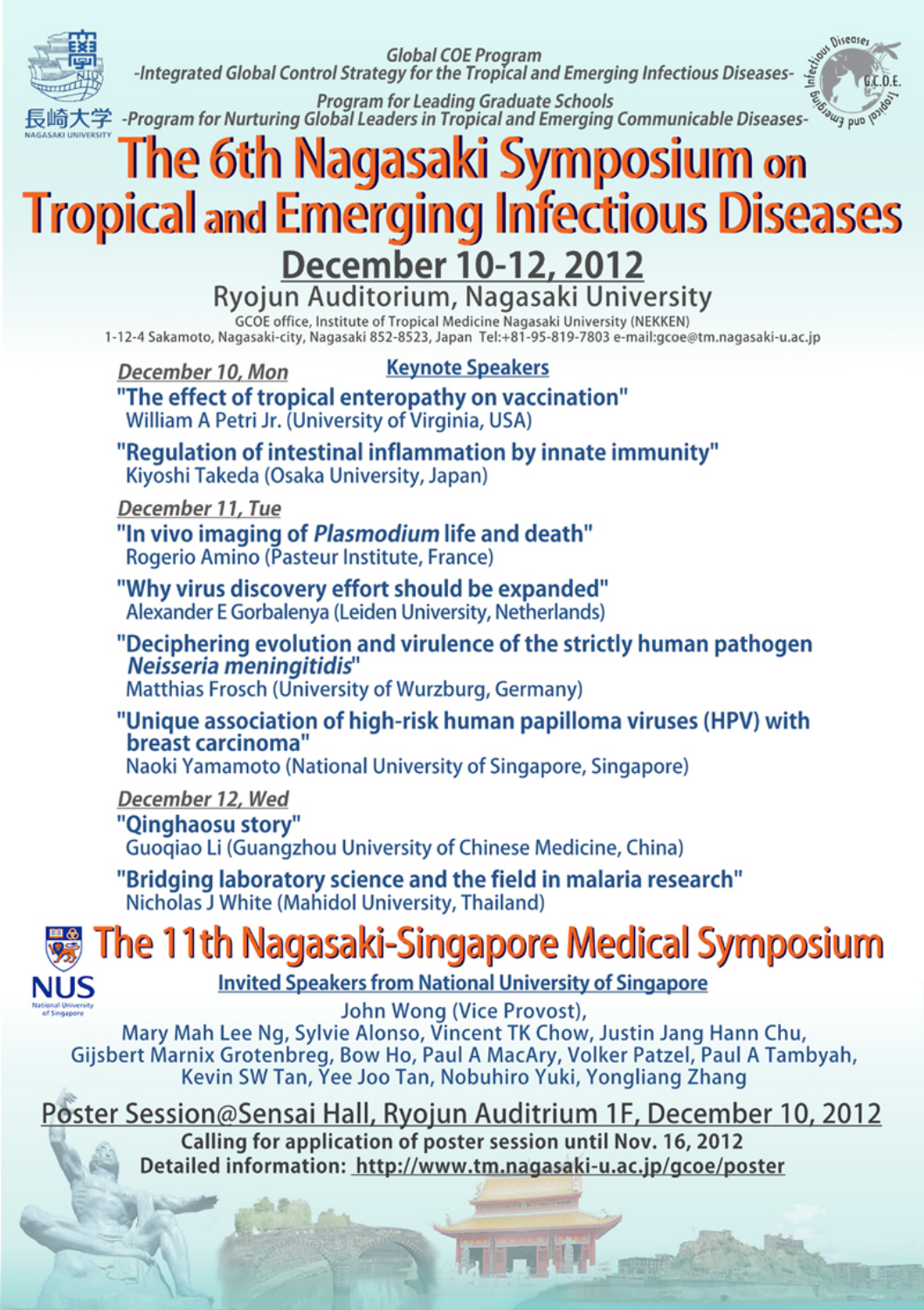### 長崎大学グローバル COE 国際シンポジウム

第6回長崎熱帯病新興感染症シンポジウム・第11回長崎シンガポール医学シンポジウム 平成 24年12月10日(月)~12日(水)開催

# ポスター発表募集のお知らせ

- ◆応募資格:博士課程学生を含む若手研究者
- ◆発表内容:熱帯病、新興·再興感染症に関するもの
- ◆申込み方法: メールで平成 24年11月16日(金)までに、250 word 程度の abstract を下記事務局まで提出してください。
- ◆必要書類:氏名・所属・連絡先・メールアドレス、研究概要、あれば業績と受賞履 歴等をA4用紙1ページ程度に明記したもの。
- ◆選考の上15名に国内旅費を支給します。 ※ただし、格安パックや早割等を利用してください。
- 1) ポスター貼付日時:平成 24年12月10日11:30~12:00 で貼付
- 2) 掲示日時:平成24年12月10日17:30~19:00 発表者はポスター前で対応してくだ さい。
- 3) サイズ:横 90cmx縦 120cm 以内 (スライド形式でも、ポスター形式でも可)
- 4) 言語は英語表記とする
- 5) ポスターには名前、所属を明記
- 6) 貼付に必要な押しピン等は会場に準備しています。
- 7) ポスターの撤去は平成 24年12月12日 (水)に行ってください。13:00までに撤去 されなかったポスターは事務局にて処分しますのでご注意ください。
	- 事務局: 〒852-8523 長崎市坂本1丁目12-4

長崎大学熱帯医学研究支援課 GCOE推進室 (担当: 習識) Tel: 095-819-7803 E-mail:e-sane@nagasaki-u.ac.jp URL: http://www.tm.nagasaki-u.ac.jp/gcoe